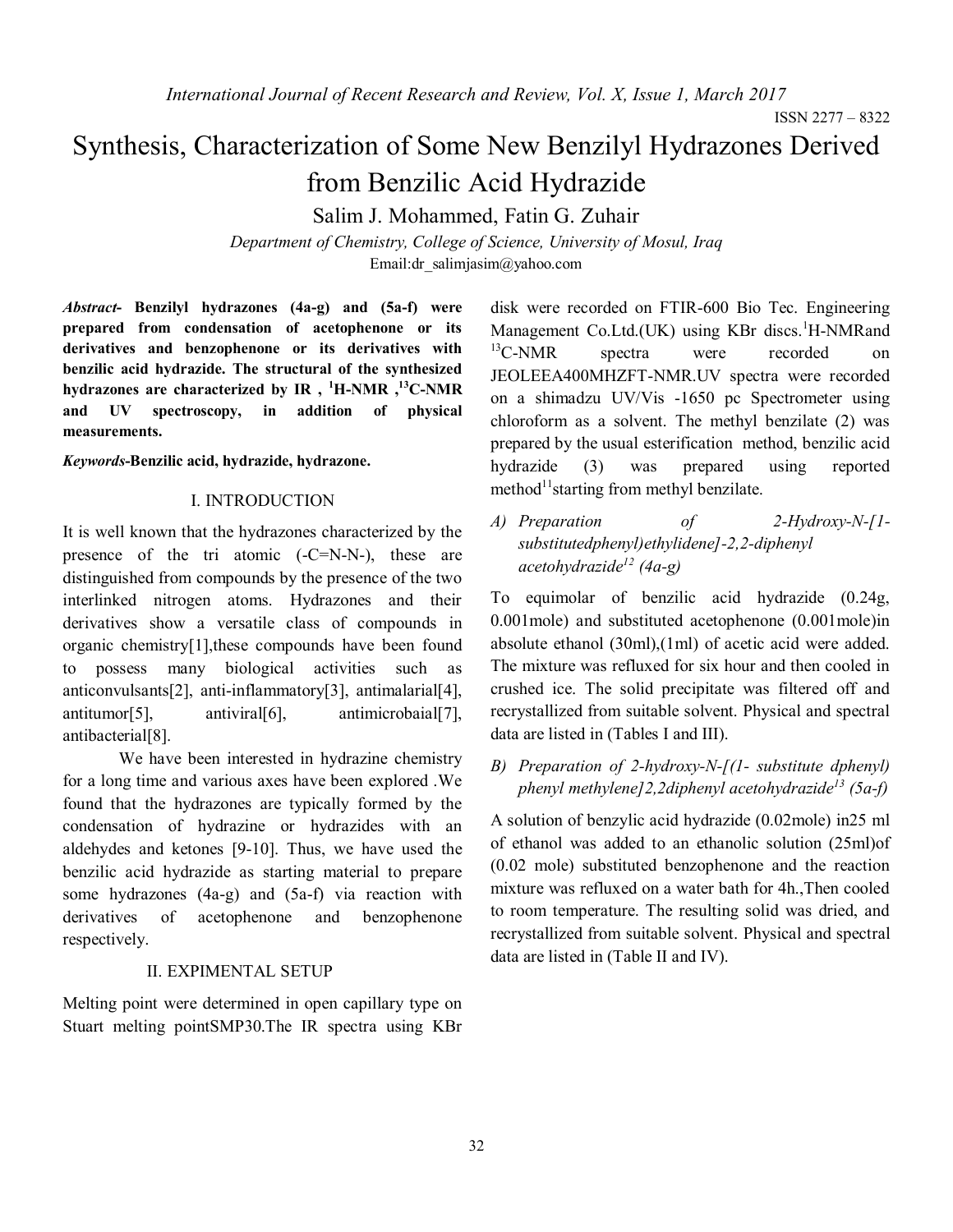### III.RESULTS AND DISCUSSION

The synthetic procedures adopted are illustrated in scheme 1.The starting material for the synthesis of hydrazones (4a-g) and (5a-f) is benzilic acid hydrazide(3) which was prepared by the reaction of benzilic acid with methanol in acidic media to form methyl benzilate(2) which was converted to corresponding hydrazide(3) by it is reaction with hydrazine hydrate in ethanol .Hydrazones (4a-g)and(5a-f) are readily prepared in good yield from benzilic acid hydrazide (3) with substituted acetophenone and benzophenone respectively.



Scheme 1

All products were characterized by physical and spectral data. The IR spectra for compounds (4a-f) showed absorption peak in the region  $(1643-1655 \text{ cm}^{-1})$  stretching for  $(C=O \text{ amide})$  group,  $(1581-1616 \text{ cm}^{-1})$  stretching group for  $(C=N)$  group,  $(3022-3077 \text{ cm}^{-1})$  and at  $(3248 3302 \text{ cm}^{-1}$ ) due to (NH) group.

The <sup>1</sup>H-NMR spectra for compounds (4a,4c,4d and 4e) in  $(DMSO-d<sub>6</sub>)$  in ppm showed significant peaks as the following .singlet in the range(2.19-2.25ppm) due to CH3group,(2.15-2.25ppm)for hydroxyl group, also at the range $(6.55-7.15$ ppm) due to nh group, while the aromatic of acetophenone part showed multiplet in the range (6.35-7.82ppm),also the aromatic of part showed multiplet in the range(7.18-7.61ppm).

 $13$ C-NMR Spectra showed peaks for compounds (4a,4c,4d and 4e) at the following .These Compounds containing C=Newer characterized by the presence of the signals in the range of  $\delta(152.09-159.92$  ppm). The carbon signal of  $C=O$  group appeared at  $\delta$  values between(163.45-163.9ppm),while CH3 group in these compounds appeared at δ values between( 13.59-15.4 ppm).

The UV spectra of hydrazones (4a-g) shows in chloroform as solvent intense maxima at (304-360 nm) which belonged to ( $\pi - \pi^*$ ) and (n- $\pi^*$ ) transition. The values of IR,  ${}^{1}$ H-NMR,  ${}^{13}$ C-NMR and UV spectra of compounds ( 4a-g) are listed in table III.

While, the IR spectrum for compounds (5a-f) showed absorption bands in the region  $(1618-1659cm^{-1})$ stretching for  $(C=O \text{ amide})$  group,  $(1585-1624 \text{ cm}^{-1})$ stretching group for  $(C=N)$  group,  $(3024-3062 \text{ cm}^{-1})$  and at  $(3232-3309cm<sup>-1</sup>)$  due to (NH) group. The UV spectra of hydrazones (4a-g) Shows in chloroform as solvent intense maxima at (258-340 nm) which belonged to ( $\pi - \pi^*$ ) an (n-  $\pi^*$ ) transition. In addition ,1H-NMR of compounds (5a,5 b,5d and 5e) showed significant peaks as the following singlet at (2.15-2.35 ppm) for OH group. Also singlet peak at (7.05- 7.18 ppm) due to NH group. In addition the aromatic of benzophenone part showed multiplet in the range(6.38 -7.82ppm) ,also the aromatic of part showed multiplet in the range(7.18-7.55ppm).

<sup>13</sup>C-NMR spectra showed peaks for hydrazones (5a,5 b,5d and 5e) were found for C=N group characterized by the presence of the signals in the range of  $\delta$  (156.42-163.65 ppm). The carbon signal of C=O group appeared at δ values between δ (163.18- 173.02 ppm), finally the carbon signal of C-OHin the range of  $\delta$  $(81.55 - 82.65$  ppm). The values of IR, <sup>1</sup>H-NMR, <sup>13</sup>C-NMR and UV spectra of compounds (5a-f ) are reported in table IV.

#### IV. REFERENCES

[1] Nataliya P. Belskaya, a Wim Dehaen, b and Vasiliy A. Bakulev,ARKIVOC (i) 275-332(2010).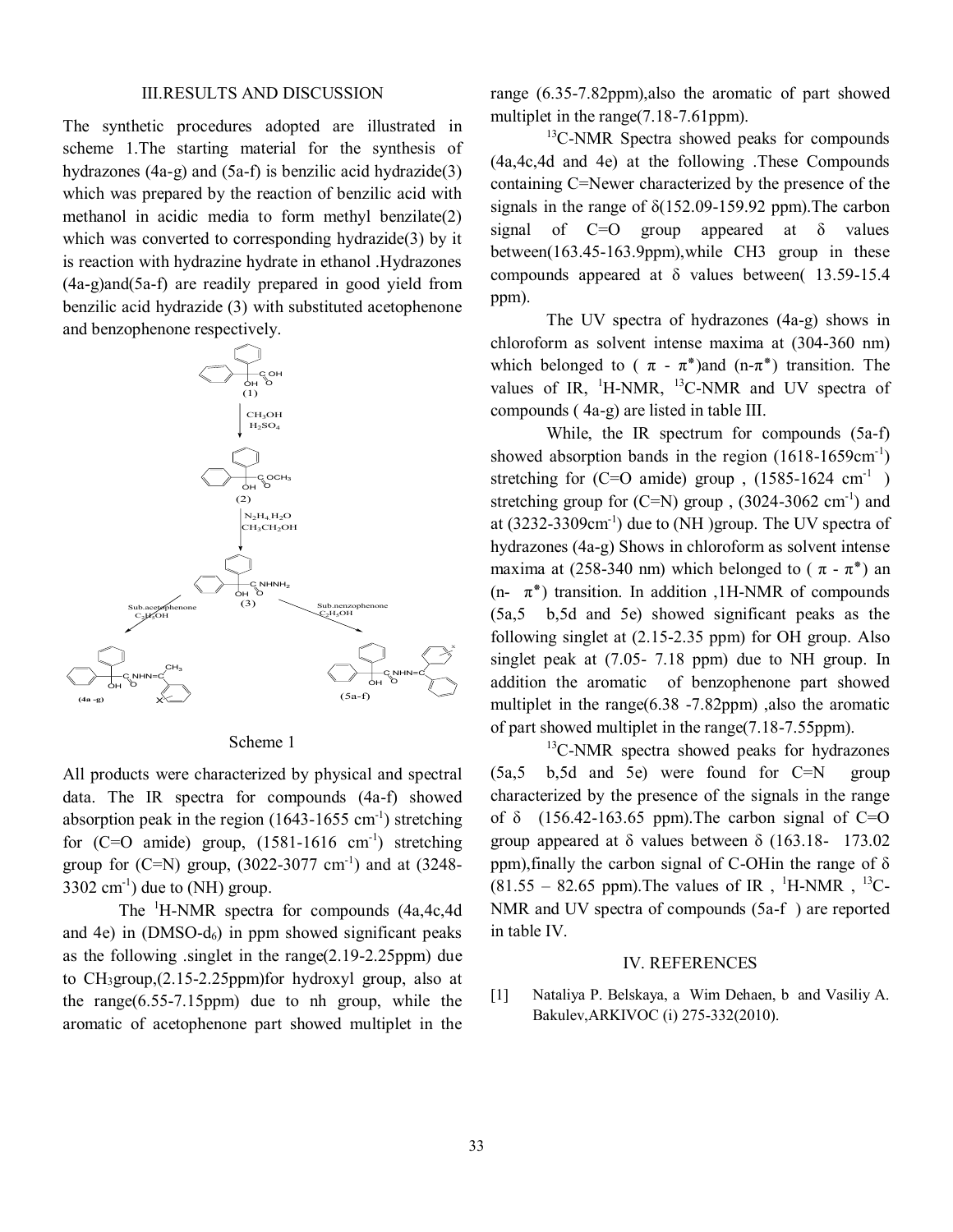- [2] Rahman VP, Mukhtar S, Ansari WH, Lemiere G. Eur J Med Chem.; 40: 173–184.(2005).
- [3] Ito T, Fraser IP, Yeo Yoon, Highley CB, Bellas E, Kohane DS. Biomaterials; 28: 1778–1786.( 2007).
- [4] Acharya BN, Saraswat D, Kaushik MP. Eur J Med Chem.; 43: 2840–2852(2008).
- [5] Lembege Mv.,Moreau S.,Monataudon D.,Robert J. and Nuhrich A.; Eur.J.Med.Chem.,43,1336-1343.(2008).
- [6] Ossama I.,Sabbagh E., and Rady HM.Eur.J.Med.Chem.,44,3680-3686.(2009).
- [7] A. Deep , S. Jain , P. C. Sharma ,P. Verma, M.Kumar and C. P. Dora,Acta Poloniae Pharmaceutica - Drug Research, Vol. 67 No. 3 pp. 255-259,( 2010)
- [8] F.H. Havaldar, Azadkumar S. Sharma and P. R. F. Pinto,J. Chem. Pharm. Res., 3(6):725-731,(2011).
- [9] Bharat Parashar ,, P. B. Punjabi , G. D. Guptaand V. K. Sharma ;Intern.J. of Chem.Tech Research,Vol.1, No.4, pp 1022-1025,(2009).
- [10] Mudrika Ahmed , F.B. Bux and Ruhi Huque,J.of Environmental Research And Development Vol. 3 No. 1,203-207,(2008).
- [11] M.S.Noori, Ph.D.Thesis, Mosul university (1999).
- [12] A. P. Rajputand S. S. Rajput; International J. of Pharm. and Pharma. Sci.,3(4),346-351(2011).
- [13] S. R. Kelode, T. R. Kale and P. R. Mandlik; International J. of ChemTech Research,Vol.5, No.1, pp 362- 366,(2013).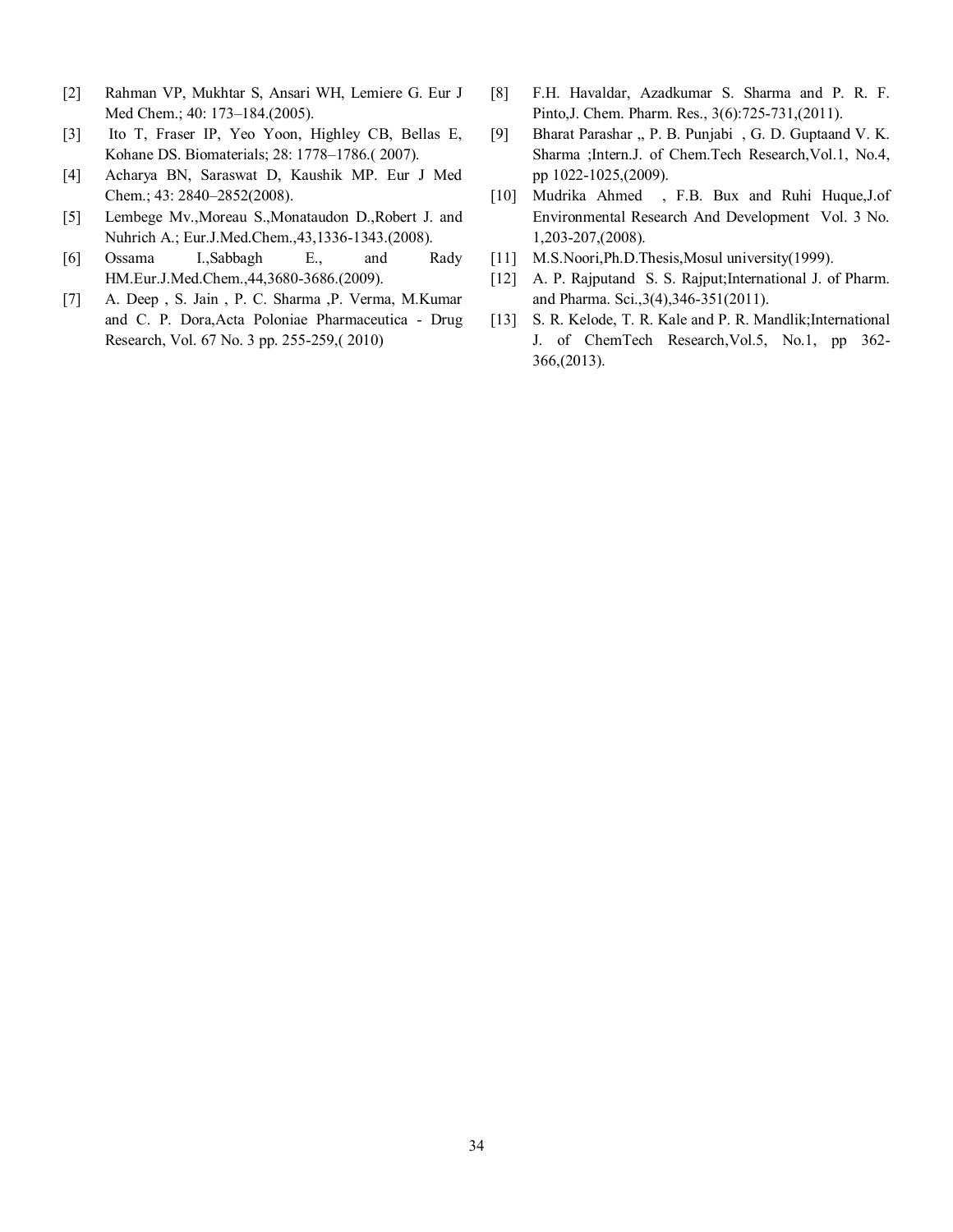TABLE I Physical constants for compounds (4a-g)

| Compd. No. | Ar                                   | Molecular                  | $M.P^0C$ | Yield<br>$\frac{0}{0}$ | Color       | Cryst.        |
|------------|--------------------------------------|----------------------------|----------|------------------------|-------------|---------------|
|            |                                      | Formula                    |          |                        |             | solvent       |
| 4a         | $C_6H_5$                             | $C_{22}H_{20}N_2O_2$       | 182-184  | 56                     | white       | Ethanol       |
| 4b         | $p$ -ClC <sub>6</sub> H <sub>4</sub> | $C_{22}H_{20}N_{2}O_{2}Cl$ | 233-235  | 43                     | white       | Ethanol water |
| 4c         | $p-NH_2C_6H_4$                       | $C_{22}H_{22}N_3O_2$       | 148-150  | 63                     | Pale yellow | Methanol      |
| 4d         | $p-BrC_6H_4$                         | $C_{22}H_{20}N_2O_2Br$     | 162-164  | 51                     | white       | Ethanol water |
| 4e         | $p-OH C6H4$                          | $C_{22}H_{21}N_2O_3$       | 165-167  | 45                     | yellow      | Ethanol       |
| 4f         | $m-OHC_6H_4$                         | $C_{22}H_{21}N_2O_3$       | 167-170  | 53                     | Pale yellow | Acetone       |
| 4g         | $O-OHC6H4$                           | $C_{22}H_{21}N_2O_3$       | 178-181  | 56                     | yellow      | Ethanol       |

## TABLE II Physical constants for compounds (5a-f)

| Comp   | Ar                                   | Molecular              | $M.P^0C$ | Yield         | Color        | Cryst.               |
|--------|--------------------------------------|------------------------|----------|---------------|--------------|----------------------|
| d. No. |                                      | Formula                |          | $\frac{0}{0}$ |              | solvent              |
| 5a     | $C_6H_5$                             | $C_{22}H_{20}N_2O_2$   | 161-163  | 55            | white        | Ethanol              |
| 5b     | $p-BrC_6H_4$                         | $C_{27}H_{22}N_2O_2Br$ | 155-158  | 62            | white        | Methanol             |
| 5c     | $p$ -ClC <sub>6</sub> H <sub>4</sub> | $C_{24}H_{22}N_2O_2Cl$ | 118-120  | 61            | <b>Brown</b> | <b>Ethanol Water</b> |
| 5d     | $2-OH-4-$                            | $C_{28}H_{24}N_2O_4$   | 157-159  | 61            | yellow       | Ethanol              |
|        | MeOC <sub>6</sub> H <sub>3</sub>     |                        |          |               |              |                      |
| 5e     | $2,5$ -diMeO                         | $C_{29}H_{26}N_2O_4$   | 163-165  | 67            | white        | Methanol             |
|        | $C_6H_3$                             |                        |          |               |              |                      |
| 5f     | $2,4$ -diMeO                         | $C_{29}H_{26}N_2O_4$   | 158-160  | 62            | Pale yellow  | Ethanol              |
|        | $C_6H_3$                             |                        |          |               |              |                      |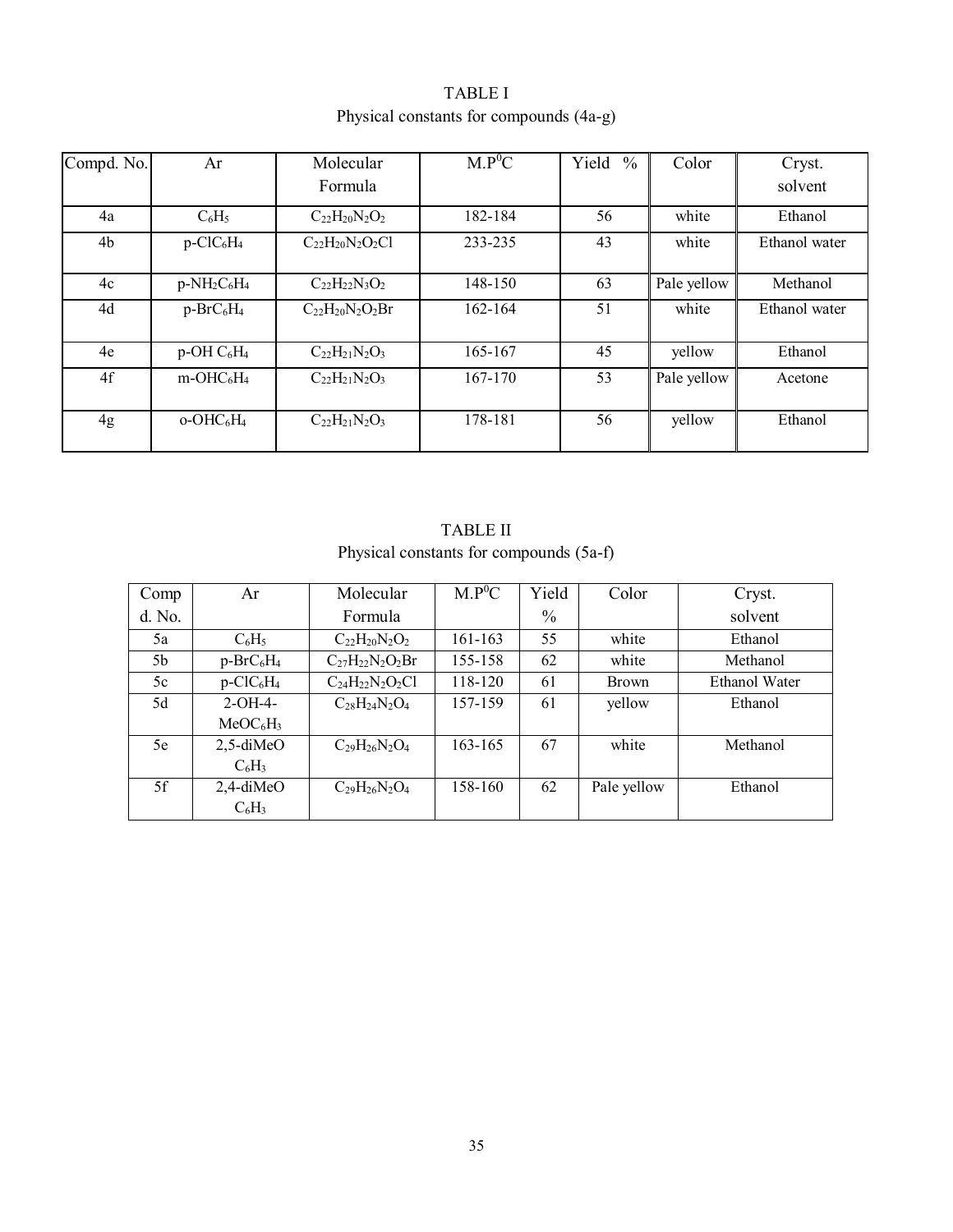## TABLE III Spectral data for compounds (4a-f)

|                                          | IR(KBr) $\gamma$ Cm <sup>-1</sup> |           |                                            |                                           | <b>UV</b>  |                                                                                                                                                                                                     | $\overline{^{13}C}$ -NMR                                                                                   |
|------------------------------------------|-----------------------------------|-----------|--------------------------------------------|-------------------------------------------|------------|-----------------------------------------------------------------------------------------------------------------------------------------------------------------------------------------------------|------------------------------------------------------------------------------------------------------------|
| Comps.<br>No.<br>$C=N$<br>CH-Ar<br>$C=O$ |                                   | <b>NH</b> | $\lambda$ max<br>(nm)<br>CHCl <sub>3</sub> | $1$ H-NMR<br>$\delta$ (ppm)<br>$DMSO-d_6$ | $DMSO-d_6$ |                                                                                                                                                                                                     |                                                                                                            |
| 4a                                       | 1616                              | 1643      | 3077                                       | 3302                                      | 304        | $2.32(s, 3H, CH3), 2.25(s, 1H, OH), 7.$<br>05(s, 1H, NH), 7.28-<br>7.78(m,5H,ArH,acetophenone),7.<br>18-7.58(m, 1OH, ArH)                                                                           | 15.25,82.54,126.08,1<br>26.84, 127.42, 127.55,<br>127.62, 128.8, 139.01,<br>142, 159. 92, 163. 9.          |
| 4b                                       | 1616                              | 1653      | 3057                                       | 3299                                      | 312        | $2.24(s, 3H, CH3), 2.25(s, 1H, OH), 7.$<br>18(s, 1H, NH), 7.65d, 2H, ArH, aceto<br>phenone), 7.77(d, 2H, ArH, acetoph<br>enone), 7.237.52(m, 1OH, ArH)                                              | 15.44,82.7,121.9,127.<br>5,127.6,128.62,128.9<br>5,130.5,<br>137.7,159.6,163.65.                           |
| 4c                                       | 1590                              | 1649      | 3060                                       | 3251                                      | 310        | 2.19(s, 3H, CH <sub>3</sub> ), 2.15(s, 1H, OH), 4.<br>12(s,2H,NH <sub>2</sub> ),6.55(s,1H,NH),6.35<br>-(d,2H,ArH,acetophenone),7.45<br>d, 2H, ArH, acetophenone), 7.22-<br>7.61(m, 1OH, ArH)        | 13.59, 82.71, 112.15, 1<br>27.02,127.48,127.54,<br>128.88, 132.18, 142.14<br>,148.5,152.19,163.45.         |
| 4d                                       | 1610                              | 1653      | 3022                                       | 3235                                      | 328        | $2.22(s, 3H, CH3), 2.25(s, 1H, OH), 7.$<br>15(s, 1H, NH), 7.65d, 2H, ArH, aceto<br>phenone), 7.79(d, 2H, ArH, acetoph<br>enone), 7.237.53(m, 1OH, ArH)                                              | 15.4,82.7,121.9,127.5<br>,127.6,128.62,128.95,<br>130.5,<br>137.7, 159.6, 163.65.                          |
| 4e                                       | 1597                              | 1649      | 3062                                       | 3253                                      | 312        | 2.25(s, 3H, CH <sub>3</sub> ), 2.25(s, 1H, OH), 5.<br>15(s, 1H, OHphenolic), 6.75(d, 2H,<br>ArH, acetophenone), ), 7.0<br>(s, 1H, NH), 7.82(d, 2H, ArH, acetop)<br>henone), 7.21-7.55(m, 1OH, ArH)  | 14.21,82.58,116.79,1<br>27.53, 127, 62, 128.85,<br>130.38, 133.11, 142.19<br>,152.09,159.38,163.4<br>9.    |
| 4f                                       | 1581                              | 1641      | 3062                                       | 3248                                      | 326        | 2.21(s, 3H, CH <sub>3</sub> ), 2.25(s, 1H, OH), 5.<br>17(s, 1H, OH phenolic), 6.71(d, 2H,<br>ArH, acetophenone), ), 7.0<br>(s, 1H, NH), 7.80(d, 2H, ArH, acetop<br>henone), 7.24-7.52(m, 1OH, ArH)  | 14.23,82.55,116.80,1<br>27.53, 127, 62, 128.85,<br>130.38,133.11,142.19<br>,152.09,159.38,163.4<br>9.      |
| 4g                                       | 1605                              | 1654      | 3075                                       | 3260                                      | 360        | 2.23(s, 3H, CH <sub>3</sub> ), 2.25(s, 1H, OH), 5.<br>15(s, 1H, OH phenolic), 6.75(d, 2H,<br>ArH, acetophenone), ), 7.1<br>(s, 1H, NH), 7.79(d, 2H, ArH, acetop)<br>henone), 7.22-7.51(m, 1OH, ArH) | 14.23, 82.55, 116.77, 1<br>27.55, 127, 64, 128.82,<br>130.34, 133.13, 142.16<br>,152.11,159.35,163.4<br>7. |